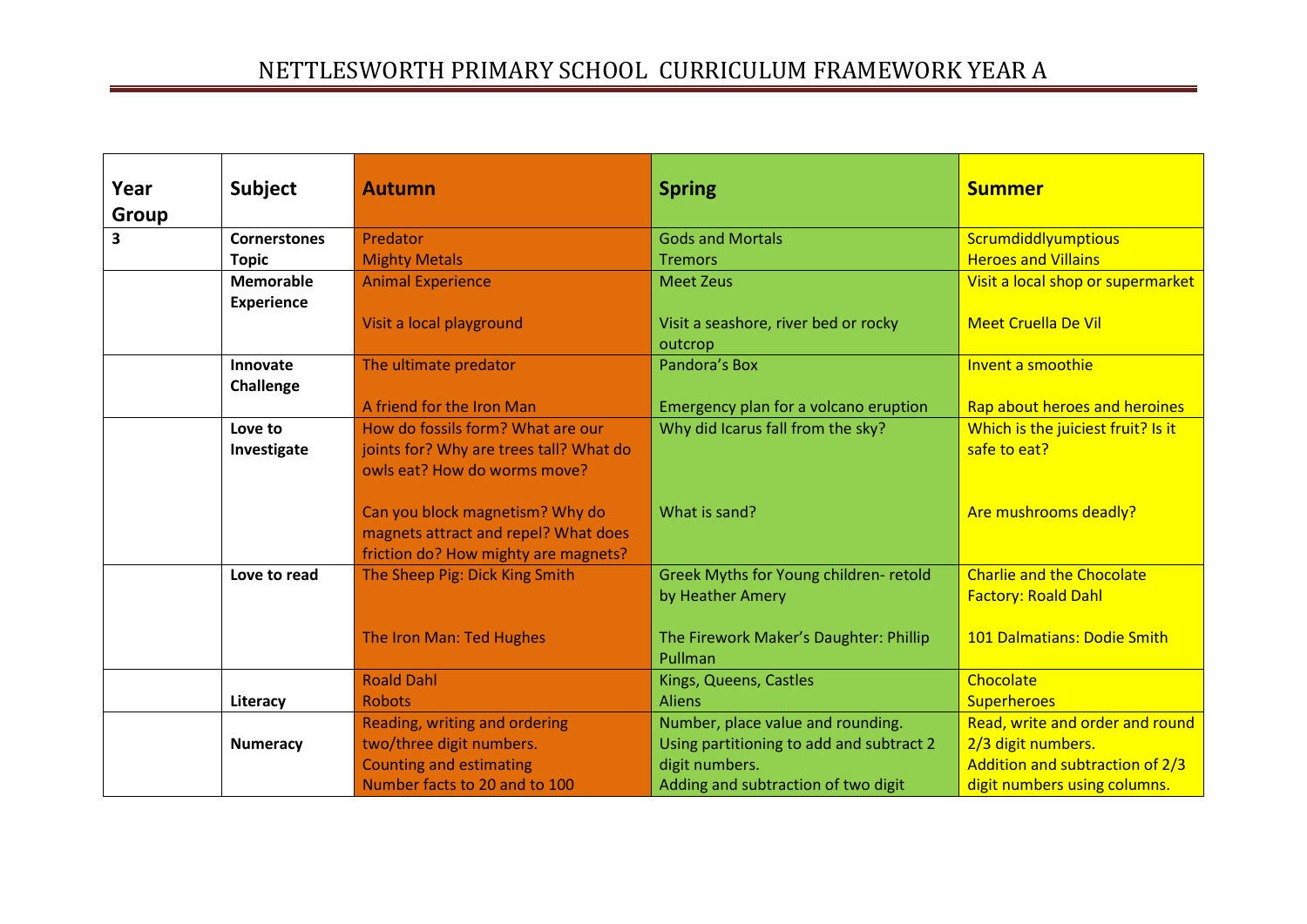|                  | Addition and subtraction of 1,2,3 digit                                                                                                           | numbers using columns.                                                        | <b>Multiplication and division</b>                                |
|------------------|---------------------------------------------------------------------------------------------------------------------------------------------------|-------------------------------------------------------------------------------|-------------------------------------------------------------------|
|                  | numbers.                                                                                                                                          | Multiplication and division: 1 digit                                          | problems: written methods.                                        |
|                  | <b>Fractions</b>                                                                                                                                  | numbers by multiples of 10, practical and                                     | Short multiplication and                                          |
|                  | <b>Multiplication and division facts</b>                                                                                                          | informal written methods, dividing with                                       | division.                                                         |
|                  | Measuring using mm, cm and m                                                                                                                      | remainders and multiplying and dividing                                       | Fractions: equivalence, addition                                  |
|                  | Recognising, describing and making 2D                                                                                                             | larger numbers.                                                               | and subtraction within 1, finding                                 |
|                  | and 3D shapes.                                                                                                                                    | <b>Measures: adding and subtracting</b>                                       | tenths.                                                           |
|                  | Read and write time to 5 minute                                                                                                                   | money.                                                                        | Shape: identifying horizontal,                                    |
|                  | intervals.                                                                                                                                        | Measures using grams and kilograms.                                           | vertical and curved lines.                                        |
|                  | Read, present and interpret pictograms                                                                                                            | <b>Fractions</b>                                                              | Read and write time using 12                                      |
|                  | and tables.                                                                                                                                       | Recognising and drawing right angles in                                       | and 24 hour.                                                      |
|                  |                                                                                                                                                   | 2D shapes.                                                                    | Measuring using ml and I.                                         |
|                  |                                                                                                                                                   |                                                                               | <b>Construct and interpret bar</b>                                |
|                  |                                                                                                                                                   | Read and interpret bar charts, using<br>scales.                               |                                                                   |
|                  |                                                                                                                                                   |                                                                               | charts using scales.<br><b>Rocks</b>                              |
|                  | <b>Forces and magnets</b>                                                                                                                         | Light                                                                         |                                                                   |
| <b>Science</b>   | Animals, inc humans                                                                                                                               | <b>Plants</b>                                                                 | <b>Animals, inc humans</b>                                        |
| <b>Computing</b> | Algorithms; Flow diagrams;<br>$\bullet$<br><b>Online research; Using logical</b><br>reasoning; Graphics software;<br><b>Digital presentations</b> | Using presentation software<br><b>Presenting Information</b>                  | • Web searches; Emails<br><b>Web searches</b>                     |
|                  | <b>Creating spreadsheets; Using</b><br>presentation software                                                                                      |                                                                               |                                                                   |
| <b>History</b>   |                                                                                                                                                   | <b>Ancient Greece</b>                                                         | <b>Significant Individuals-</b><br>$\bullet$<br><b>James Lind</b> |
|                  |                                                                                                                                                   | Ancient Rome-Pompeii                                                          |                                                                   |
| Geography        | Fieldwork; Using maps to locate<br>countries and continents                                                                                       | Ancient and modern day Greece;<br><b>Geographical features; Using</b><br>maps | <b>Food miles and Fair</b><br><b>Trade</b>                        |
|                  |                                                                                                                                                   | <b>Volcanoes and earthquakes</b>                                              |                                                                   |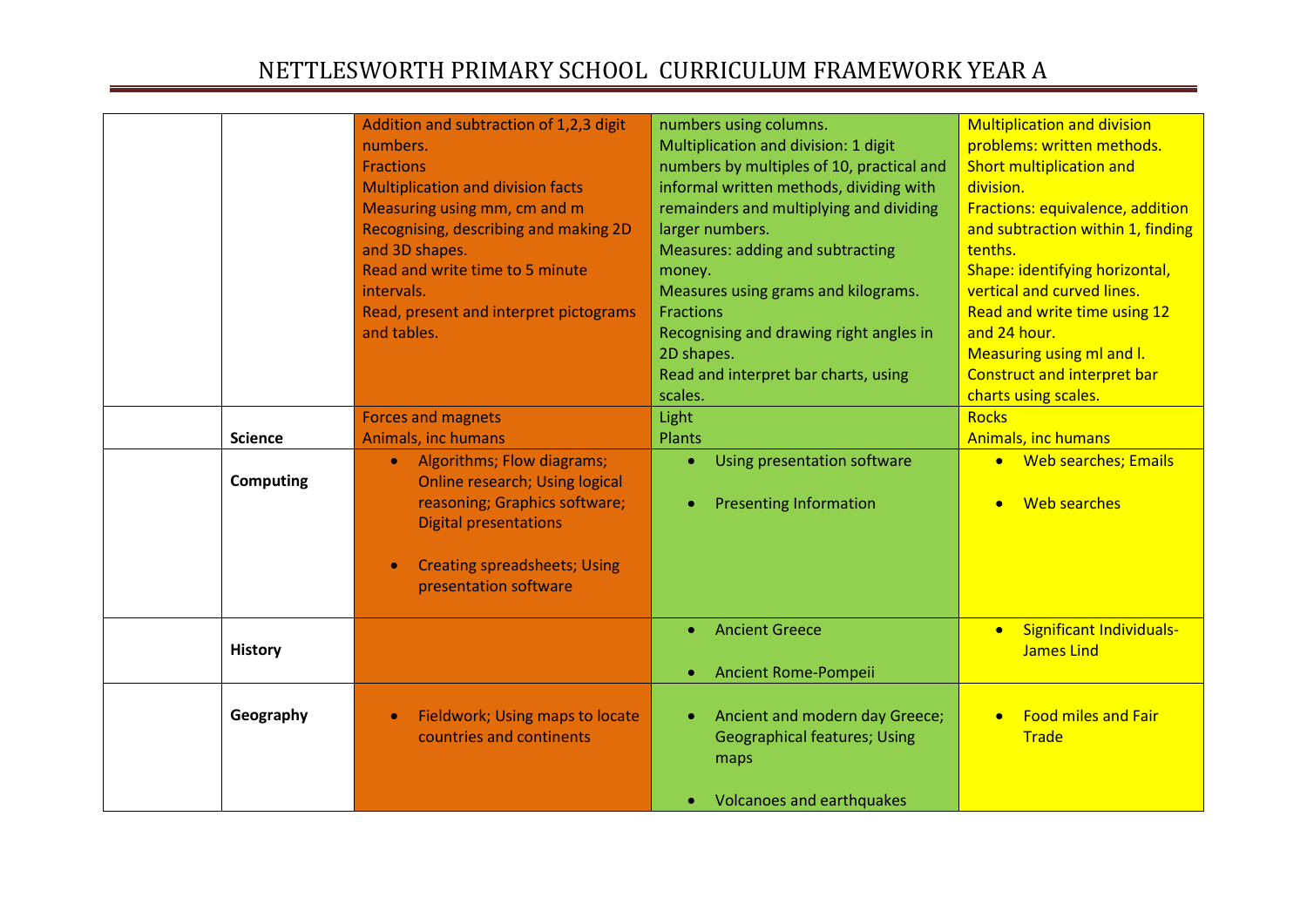|                                                  | <b>Art and Design</b> | <b>3D Scale Models</b>                                                                                                                                                                                                                                                                                                             | 3D sculpture; Greek art and<br>$\bullet$<br>design                                                                                                                                                                                                                                                                                                                                                                                                                         | Sculpture<br>$\bullet$                                                                                                                                                                                                                                                                                                                                                                                                                                     |
|--------------------------------------------------|-----------------------|------------------------------------------------------------------------------------------------------------------------------------------------------------------------------------------------------------------------------------------------------------------------------------------------------------------------------------|----------------------------------------------------------------------------------------------------------------------------------------------------------------------------------------------------------------------------------------------------------------------------------------------------------------------------------------------------------------------------------------------------------------------------------------------------------------------------|------------------------------------------------------------------------------------------------------------------------------------------------------------------------------------------------------------------------------------------------------------------------------------------------------------------------------------------------------------------------------------------------------------------------------------------------------------|
|                                                  |                       | <b>Embossed patterns and</b><br>pictures; Making jewellery                                                                                                                                                                                                                                                                         | Sculpture; Photography<br>$\bullet$                                                                                                                                                                                                                                                                                                                                                                                                                                        | <b>Sculpture; Illustration</b><br>$\bullet$                                                                                                                                                                                                                                                                                                                                                                                                                |
|                                                  | <b>DT</b>             | Selecting and using materials<br>(collage and textiles)                                                                                                                                                                                                                                                                            | Moving parts; Model making<br>$\bullet$                                                                                                                                                                                                                                                                                                                                                                                                                                    | <b>Cooking and Nutrition</b><br>$\bullet$                                                                                                                                                                                                                                                                                                                                                                                                                  |
|                                                  |                       | <b>Product evaluation; Using</b><br>research to inform design;<br><b>Selecting materials; Making</b><br>vehicles; Building an Iron Man;<br><b>Using electrical circuits</b>                                                                                                                                                        | <b>Structures</b>                                                                                                                                                                                                                                                                                                                                                                                                                                                          | <b>Puppet making; Flip</b><br>books                                                                                                                                                                                                                                                                                                                                                                                                                        |
| Continued<br>Opportunities<br>for<br>Competition | PE                    | <b>Gymnastics</b><br><b>Games</b>                                                                                                                                                                                                                                                                                                  | <b>Dance</b><br>Games                                                                                                                                                                                                                                                                                                                                                                                                                                                      | <b>Athletics</b><br><b>OAA</b>                                                                                                                                                                                                                                                                                                                                                                                                                             |
| Collective<br>Worship<br>Coverage                | <b>RE</b>             | Buddhism-basic beliefs, history,<br>worship, impact of belief/faith on daily<br>lives, characteristics of a Buddha,<br>Buddha's life, meditation as worship,<br>observing strict rules of behaviour<br>Christianity-birth of Jesus, Christmas<br>celebrations, nature of God, bible as the<br>sacred book, significance of rituals | Judaism-basic beliefs, history, worship,<br>impact of belief/faith on daily lives, God<br>as one creator, the importance of the<br>Torah, the synagogue as a place of<br>worship, how jews today follow scripture<br>Hinduism-basic beliefs, history, worship,<br>impact of belief/faith on daily lives, belief<br>in one God, intro to sacred scriptures,<br>worship in the mandir, how belief and<br>respect for all living thing has impact on<br>behaviour and actions | Sikhism-basic beliefs, history,<br>worship, impact of belief/faith<br>on daily lives, one God, intro to<br>the 10 human Gurus, worship in<br>the Gurdwara, how Sikhs follow<br>and live by Sikh moral codes<br>Islam-basic beliefs, history,<br>worship, impact of belief/faith<br>on daily lives, the nature of<br>Allah, beliefs about the Qur'an,<br>worship in the mosque, how<br>muslim children show<br>commitment to Islam through<br>mosque school |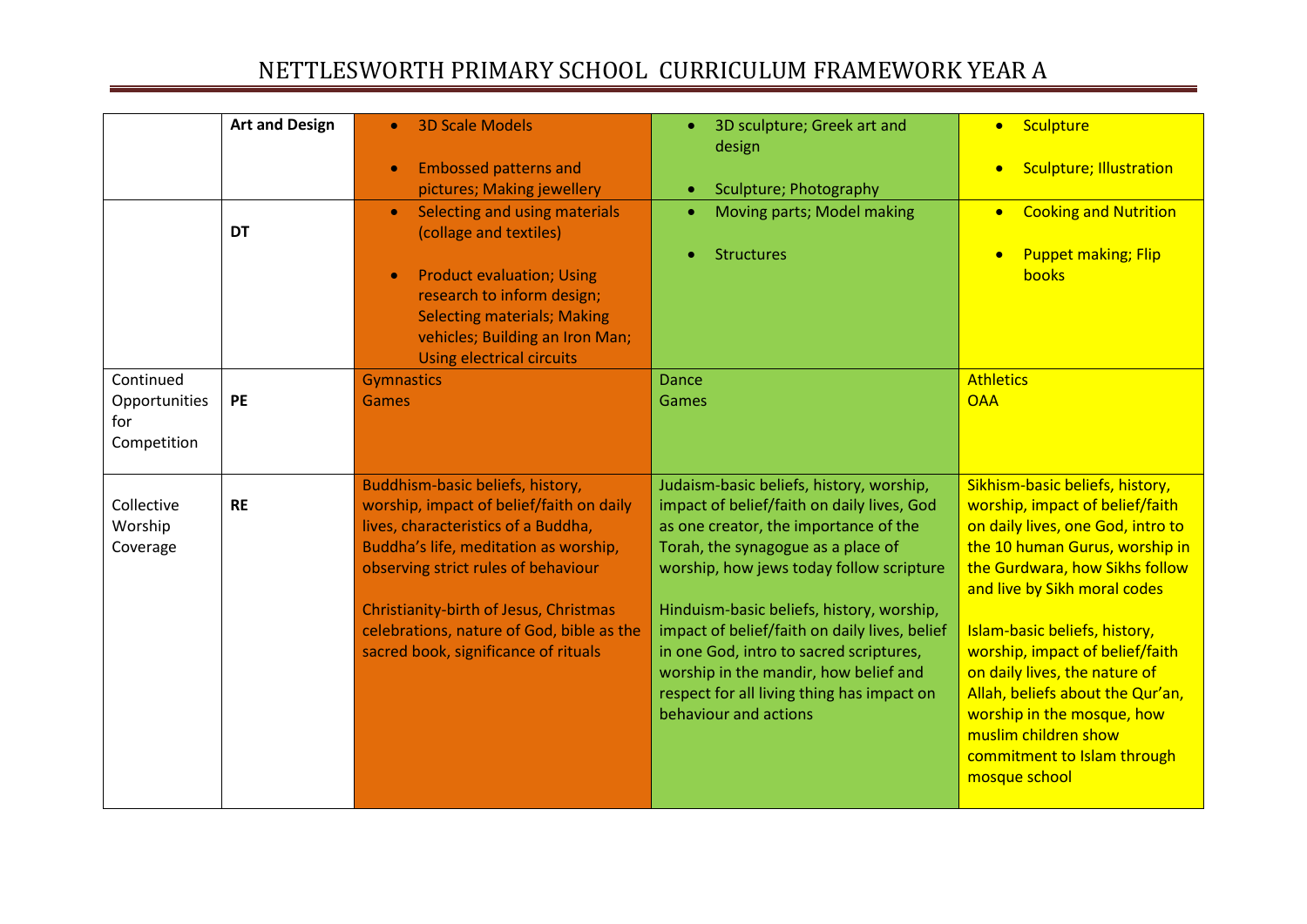| <b>Using LAR</b><br>linked to the<br>Durham<br>Agreed<br>Syllabus |                   | How do Hindus worship?<br>How and why is advent important to<br>Christians?                                                                    | What can we learn about Christian<br>worship and beliefs by visiting churches?<br>What do Christians remember on Palm<br>Sunday? | What do Hindus believe?                                          |
|-------------------------------------------------------------------|-------------------|------------------------------------------------------------------------------------------------------------------------------------------------|----------------------------------------------------------------------------------------------------------------------------------|------------------------------------------------------------------|
|                                                                   |                   |                                                                                                                                                |                                                                                                                                  |                                                                  |
|                                                                   | <b>Music</b>      | <b>History of Music</b><br>Person Study Vivaldi<br>$(1678 - 1741)$                                                                             | Music from different countries/traditions<br>(World)                                                                             | <b>Play and Perform (Romans)</b><br><b>Improvise and Compose</b> |
|                                                                   | <b>PSHCE</b>      | <b>Feeling Good</b>                                                                                                                            | <b>Having Friends</b>                                                                                                            | <b>Being Safe</b>                                                |
|                                                                   | <b>UNCRC/SEAL</b> | <b>New Beginnings</b><br>Articles 27, 15, 31<br><b>Getting on and Falling Out</b><br>Articles 15, 31, 2, 14, 30, 29<br>Say no to Bullying Week | <b>Going for Goals</b><br>Articles 5, 12<br>Good to be Me<br>Article 1, 2<br>Relationships<br>Articles 7, 8, 9, 10, 12, 16       | <b>Changes</b><br><b>Article 31</b>                              |